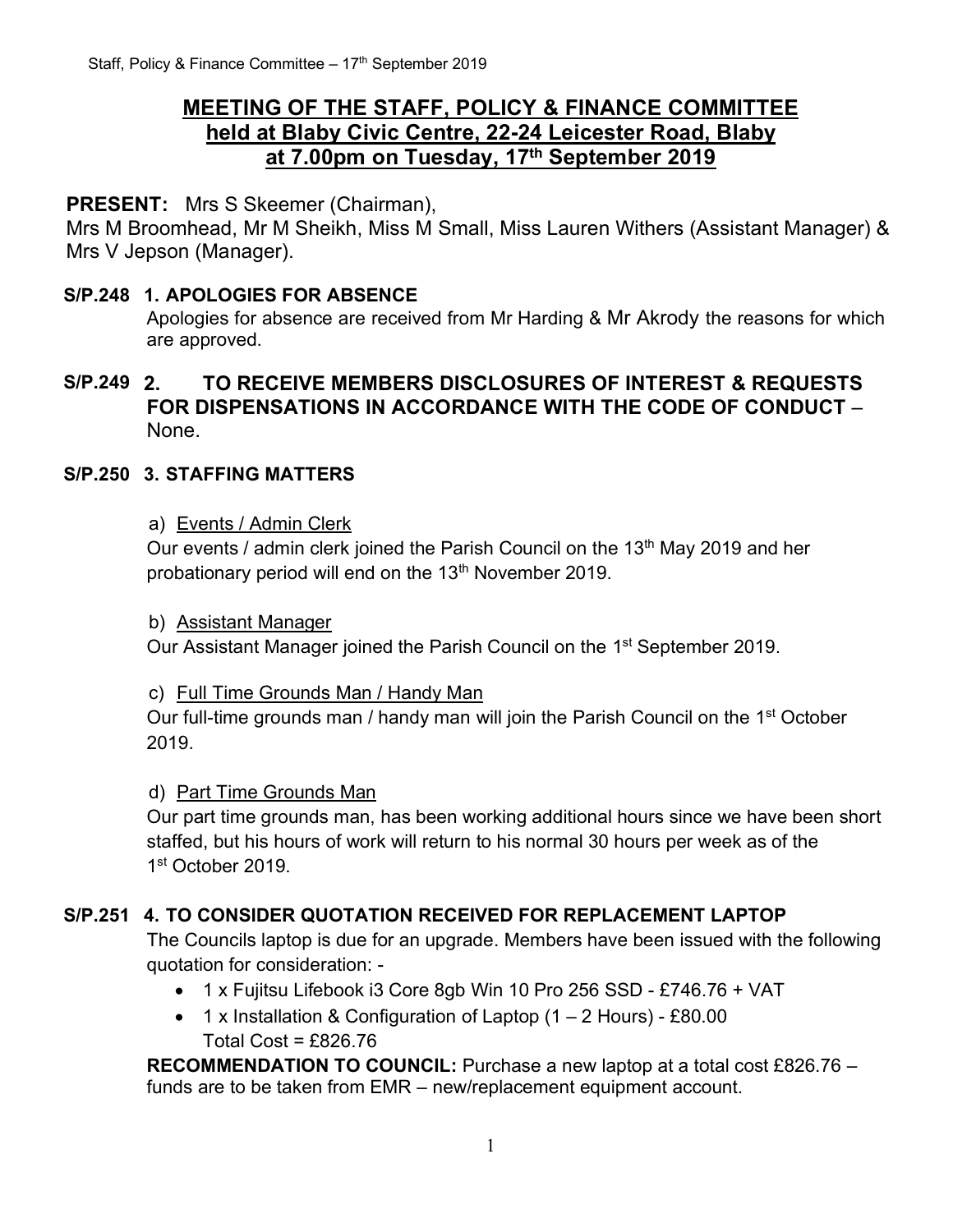## **S/P.252 5. TO CONSIDER QUOTATIONS RECEIVED FOR PAT TESTING**

All members considered the following PAT testing (Portable Appliance Testing) quotations: -

## **Blaby Civic Centre – Approx. 80 Items**

**Cemetery Workshop - Approx. 14 Items**

#### **Oakfield Park – Approx. 19 Items**

#### **In total approx. 113 items**

|                            | <b>Quotation 3</b>                                                                          |
|----------------------------|---------------------------------------------------------------------------------------------|
| Up to 50 items = $£50.00$  | Leicester PAT Testing<br>Course = £195.00.                                                  |
|                            |                                                                                             |
|                            | Train own staff.                                                                            |
|                            |                                                                                             |
|                            | <b>PAT Testing Kit =</b>                                                                    |
| Additional site fee =      | £265.00 + VAT                                                                               |
|                            |                                                                                             |
|                            | Total Fee -                                                                                 |
| £221.00 + VAT<br>(approx.) | £460.00 + VAT                                                                               |
|                            | <b>Quotation 2</b><br>+ VAT<br>Additional items = $70p +$<br>VAT per item<br>$£10.00 + VAT$ |

**RESOLVED:** Accept quotation number 3, to send one of the Council's groundsmen on a PAT testing training course as this will be more financially beneficial to the council in the future.

**RESOLVED:** Purchase a PAT testing kit priced at £265.00 + VAT.

# **S/P.253 6. TO CONSIDER QUOTATIONS RECEIVED FOR THE AUTOMATIC DOORS ANNUAL SERVICE**

All members considered the following Civic Centre automatic door quotations: -

| <b>Quotation 1</b>                                                                                                                                  | <b>Quotation 2</b>                                                                                                                            | <b>Quotation 3</b>                                                                                                                  |
|-----------------------------------------------------------------------------------------------------------------------------------------------------|-----------------------------------------------------------------------------------------------------------------------------------------------|-------------------------------------------------------------------------------------------------------------------------------------|
| • 1 x visit per Annum<br>for the Service,<br><b>Preventative Maintenance</b><br>and Safety Checks to 1<br>No. Automatic Double<br>Door Operators    | • Quotation for<br>Annual Testing of<br><b>Automatic Doors to</b><br>comply with BS EN<br>16005:2012 and ADSA<br>Guidelines.                  | • For IDS<br>engineers to attend site<br>during working hours to<br>carry out an annual<br>service visit to the<br>following items: |
| • Once the service<br>has been completed and<br>the door(s) comply with BS<br>EN 16005 we will be<br>issued with a safety<br>certificate to confirm | • Carried out by a<br>qualified engineer who<br>will thoroughly check<br>and service our doors,<br>making certain we<br>comply fully with our | • One automatic<br>door – annual service<br>£145.00 + VAT                                                                           |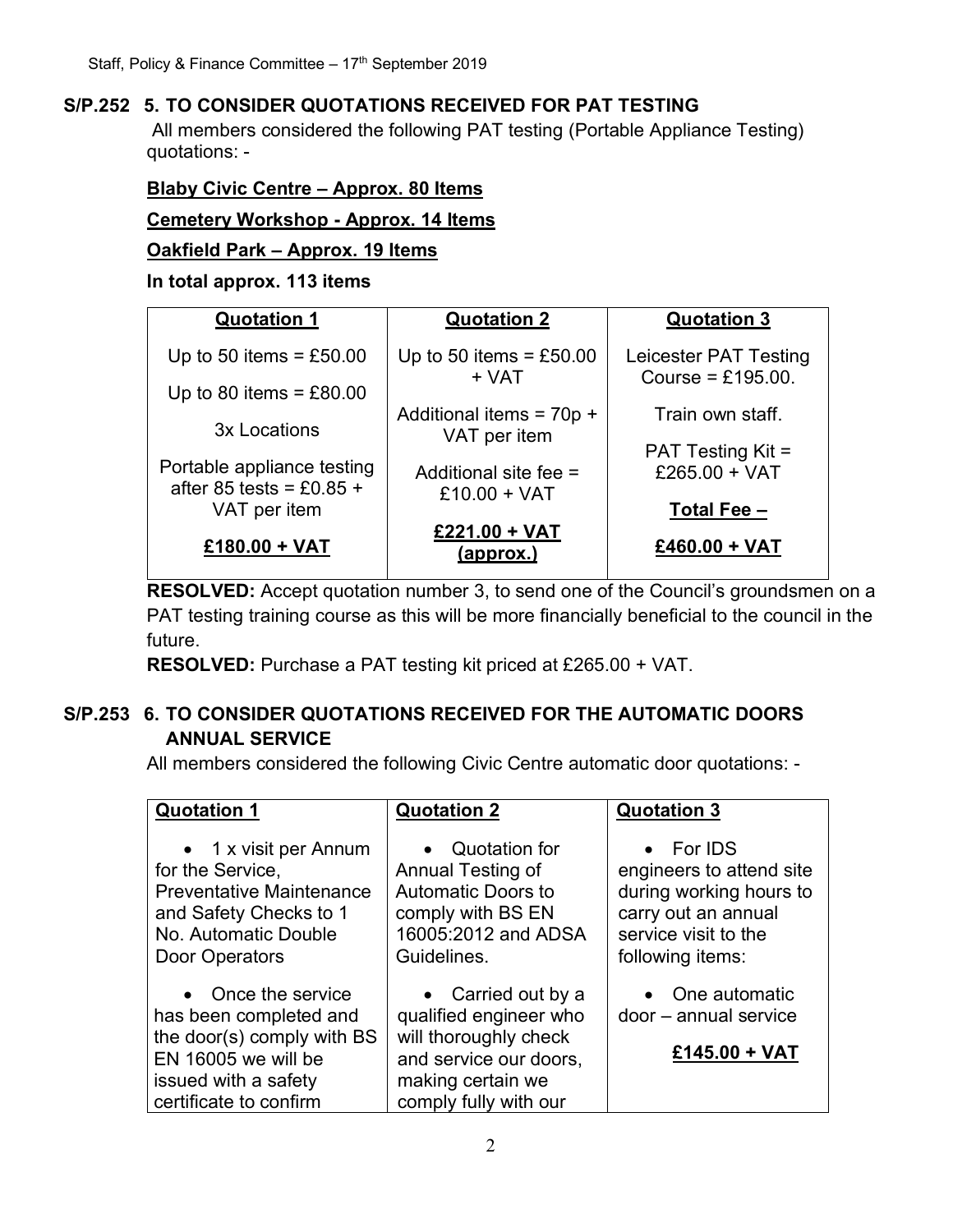| compliance.     | legal requirements. |  |
|-----------------|---------------------|--|
| $£180.00 + VAT$ | $£140.00 + VAT$     |  |

**RESOLVED:** Accept quotation number 2, for the annual service of the Civic Centre automatic doors priced at £140.00 + VAT.

## **S/P.254 7. TO CONSIDER CIVIC CENTRE TENANCY AGREEMENTS**

All members have been issued with a copy of the Civic Centre tenants room lease fees and renewal dates.

**RESOLVED:** Members approved the following 3-tier lease fees for all new lease agreements:-

- Tawny & Grey Rooms  $-1$  year = £400 + VAT per month, 2 years = £375 + VAT per month, 3 years =  $£350 + VAT$  per month.
- Snowy & Hawk Rooms  $-1$  year = £550 + VAT per month, 2 years = £525 + VAT per month, 3 years =  $£500 + VAT$  per month.

## **S/P.255 8. TO RECEIVE & CONSIDER HEALTH & SAFETY SITE VISIT REPORT**

All members have been issued with a copy of our EICR and annual Health & Safety site visit report dated 1<sup>st</sup> July 2019.

## Northfield Park

1. To install radio linked smoke detectors in the storeroom and WC £893.52.

**AGREED:** H & S said this is not required, a fire extinguisher would be sufficient.

**AGREED:** Install a fire extinguisher at Northfield Park at the next service.

2. To install a new emergency lighting system in the premises £751.18.

**AGREED:** H & S said this is not required as there is enough light, no further action is required.

3. Storeroom – Install a new 6 litre water mist fire extinguisher and signage £148.40.

**AGREED:** H & S said this is not required, no further action is required.

## Blaby Civic Centre

1. Immersion Heater Room - £486.88.

**AGREED:** H & S has said this is not required, no further action to be taken.

2. Main Entrance External 8W bulkhead emergency light fitting failed to operate for full duration of test - £102.50.

**AGREED:** H & S has said this is required.

**RESOLVED:** Install an external emergency light at the main entrance of the Civic Centre.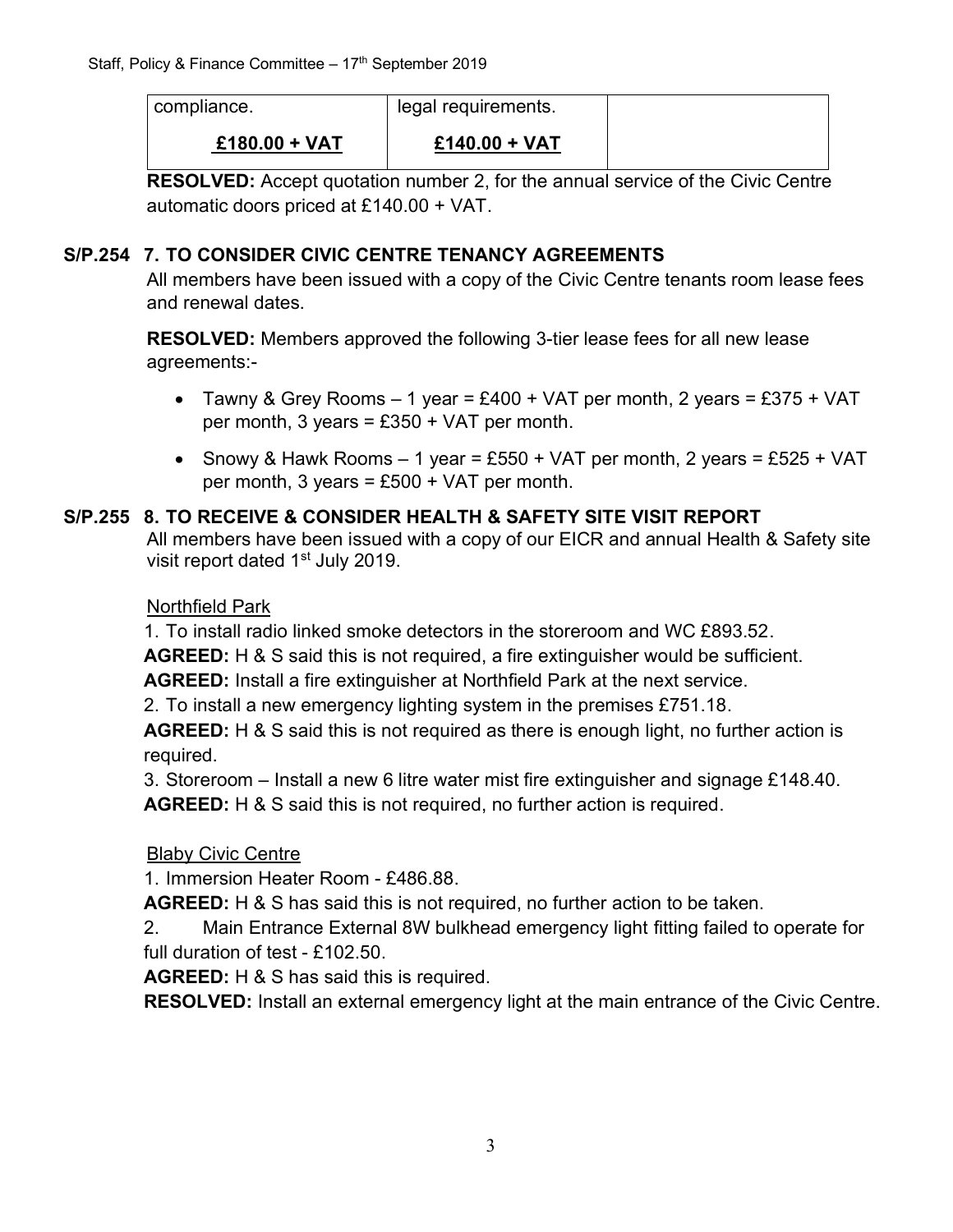## **Cemetery**

1. Main entrance, no emergency lighting installed for safe movement on escape routes and open area & No. 2. No emergency lighting installed for safe escape routes and open areas - £376.52.

**AGREED:** H & S said this is not required as the building is not used in the hours of darkness, but 1 emergency light could be installed rather than two if required.

Members considered the following quotations:-

## Quotation

H & S have suggested using a self-contained e-light that may be installed by a competent electrician above the inside of the entrance door an Economy IP65 LED Emergency Twin Spots with Self-Test is priced at approx. £28.00 + VAT plus the electrician's cost. **RESOLVED:** Purchase and install an e-light at the entrance of the Cemetery workshop along with the installation costs.

2. Storeroom – No smoke detector head installed £102.40

**AGREED-:** H & S said this is not required but an optical smoke alarm would be suitable at a central point in the cemetery store – fixed underneath a cross beam would be ideal. If fixed on the inside of the sloping roof it should be 1 metre from the apex. **RESOLVED:** Purchase and install a smoke alarm at the cemetery workshop.

Oaks Community Room & Cemetery

FIRE SAFETY OVERVIEW- EMERGENCY LIGHTING.

Action: Test the emergency lighting system monthly in the Oaks Community Room, Oakfield Park and the Cemetery maintenance building. Maintain a record of tests. **AGREED:** The ground staff are to do monthly checks and keep up to date records.

## Blaby Civic Centre - Staff

Fire Safety. It is recommended that staff are trained in the use of the evacuation sled and a record maintained of this training.

**AGREED:** Train staff in the use of the evacuation sled.

Fire Safety. It is recommended that instructions for the evacuation sled are displayed in the first-floor refuge area to facilitate it's use if required by tenants and service users in the absence of trained council staff.

The instructions should state that the evacuation sled should be used as a last resort and when the presence of a fire has been identified.

**AGREED:** Locate sled on the first-floor landing and display instructions.

## PASSENGER & GOODS LIFTSMAINTENANCE & EXAMINATION

LIFT . Unless otherwise specified in a written scheme of examination drawn up by a competent person it is necessary to carry out a 6 monthly thorough examination of the wheelchair lift - Loler inspection.

**AGREED:** See Loler inspection quotations on the next agenda item.